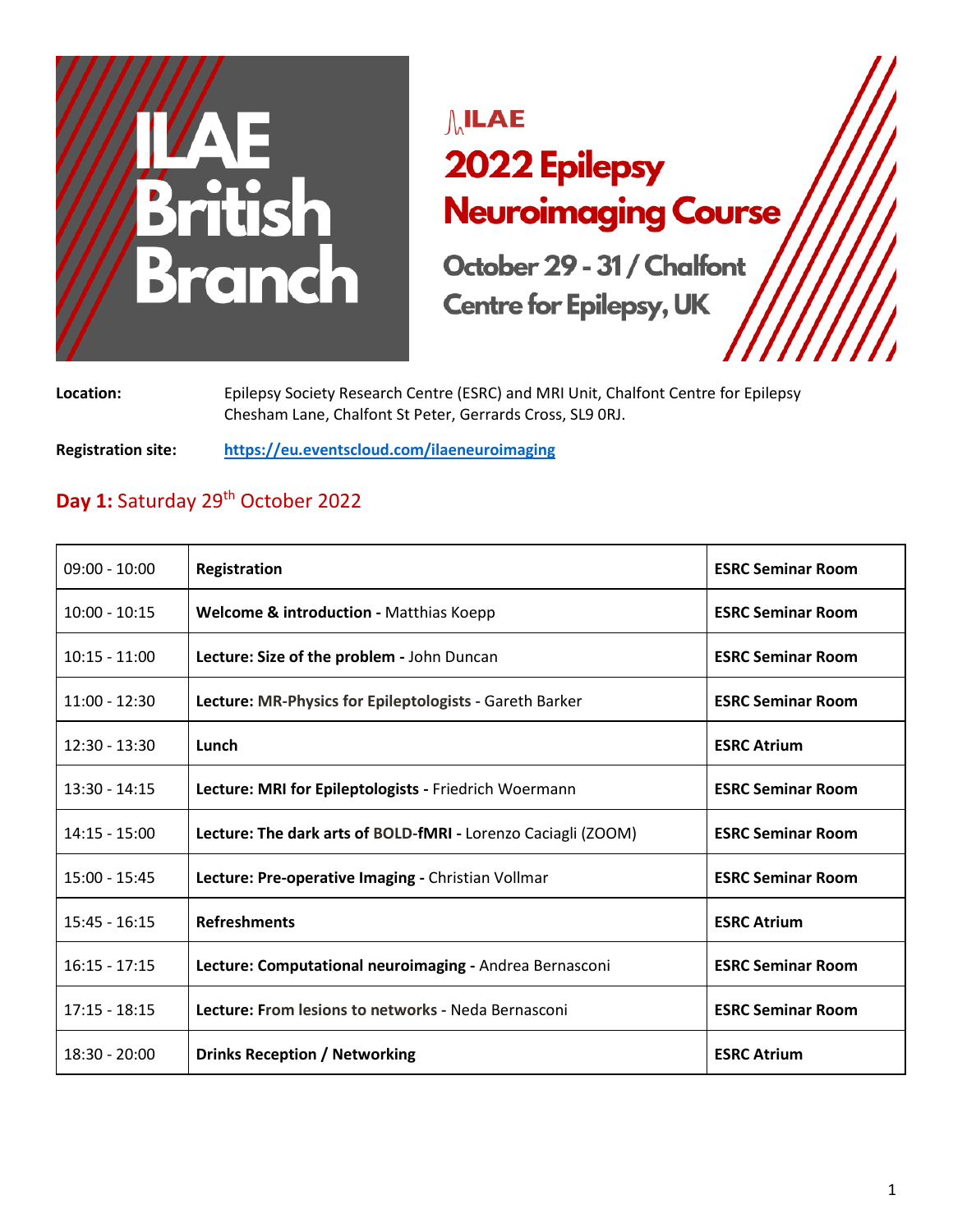### Day 2: Sunday 30<sup>th</sup> October 2022

| $09:00 - 10:30$ | Lecture: Anatomy for Neuroimagers - Alexander Hammers                                                                                                                                                                                                           | <b>ESRC Seminar Room</b>                                                                                   |
|-----------------|-----------------------------------------------------------------------------------------------------------------------------------------------------------------------------------------------------------------------------------------------------------------|------------------------------------------------------------------------------------------------------------|
| $10:30 - 11:10$ | Lecture: Pathology for Neuroimagers - Maria Thom                                                                                                                                                                                                                | <b>ESRC Seminar Room</b>                                                                                   |
| $11:10 - 11:30$ | <b>Refreshments</b>                                                                                                                                                                                                                                             | <b>ESRC Atrium</b>                                                                                         |
| $11:30 - 12:10$ | Lecture: Genetics for Neuroimagers - Sanjay Sisodiya                                                                                                                                                                                                            | <b>ESRC Seminar Room</b>                                                                                   |
| $12:10 - 12:50$ | Lecture: Neurophysiology for Neuroimagers - Khalid Hamandi                                                                                                                                                                                                      | <b>ESRC Seminar Room</b>                                                                                   |
| $12:50 - 13:30$ | Lecture: Neuropsychology for Neuroimagers - Sallie Baxendale                                                                                                                                                                                                    | <b>ESRC Seminar Room</b>                                                                                   |
| $13:30 - 14:30$ | Lunch                                                                                                                                                                                                                                                           | <b>MRI Unit</b>                                                                                            |
| 14:30 - 15:30   | Module 1<br>MRI acquisition - Andrea Hill, Lorenzo Caciagli (ZOOM)<br>Qualitative visual analysis - Christian Vollmar<br>$\bullet$<br>Qualitative visual analysis - Friedrich Woermann<br>"Automated" lesion detection - Neda Bernasconi / Andrea<br>Bernasconi | <b>MRI Scanner Room</b><br><b>MRI Physics Room</b><br><b>MRI Reporting Room</b><br><b>MRI Fellows Room</b> |
| 15:40 - 16:40   | Module 2 (rotating through topics as in module 1)                                                                                                                                                                                                               |                                                                                                            |
| $16:40 - 17:00$ | <b>Refreshments / Tour of Chalfont Centre (optional)</b>                                                                                                                                                                                                        | <b>ESRC</b> atrium                                                                                         |
| $17:00 - 18:00$ | Module 3 (rotating through topics as in module 1)                                                                                                                                                                                                               |                                                                                                            |
| $18:10 - 19:10$ | Module 4 (rotating through topics as in module 1)                                                                                                                                                                                                               |                                                                                                            |
| 20:00           | <b>Course dinner</b>                                                                                                                                                                                                                                            |                                                                                                            |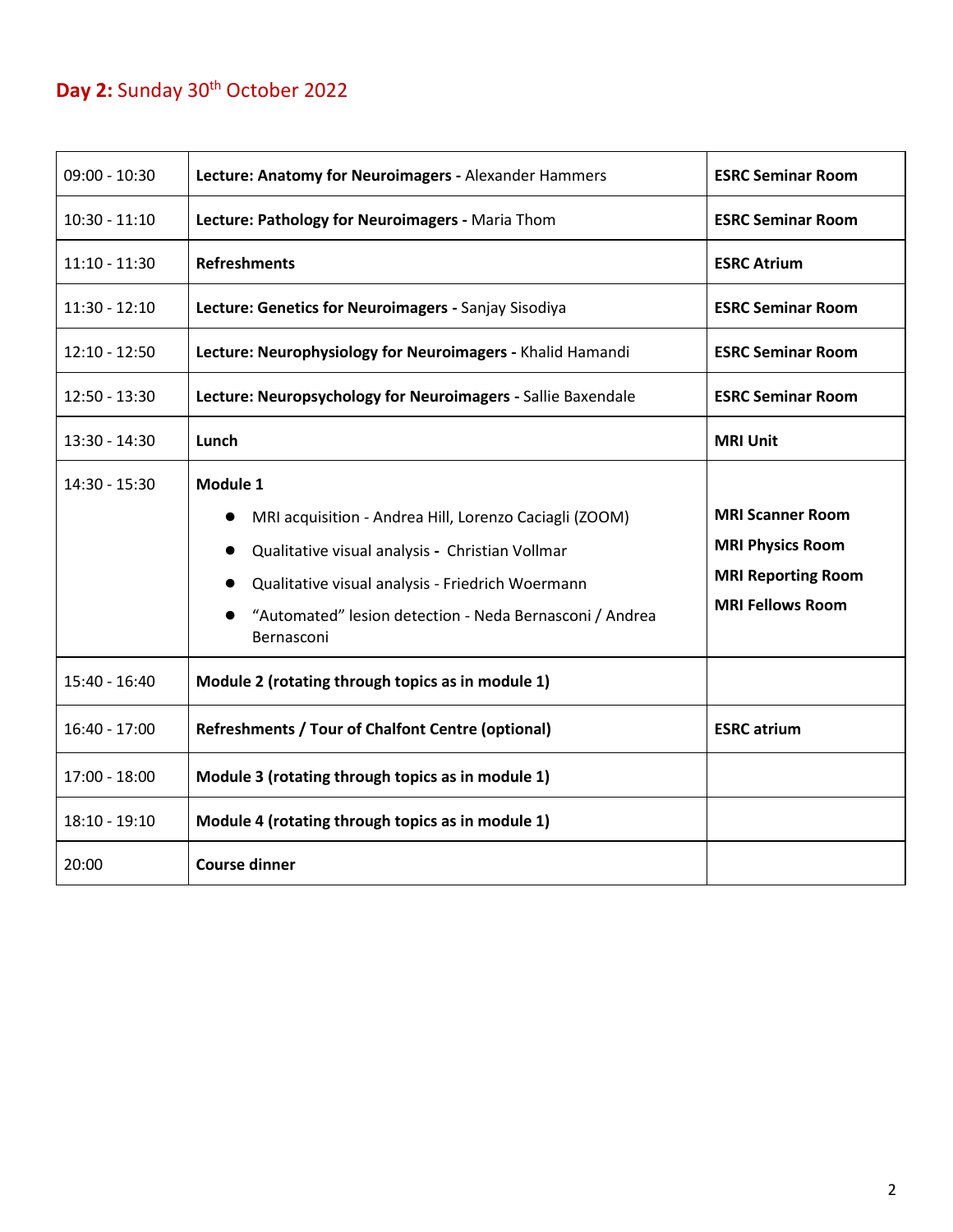## Day 3: Monday 31<sup>st</sup> October 2022

| $09:00 - 09:30$ | Lecture: Clinical fMRI - Menka Sidhu                                                                                                                                                                                                                                              | <b>ESRC Seminar Room</b>                                                                                    |
|-----------------|-----------------------------------------------------------------------------------------------------------------------------------------------------------------------------------------------------------------------------------------------------------------------------------|-------------------------------------------------------------------------------------------------------------|
| $09:30 - 10:00$ | Lecture: Language fMRI - Karin Trimmel                                                                                                                                                                                                                                            | <b>ESRC Seminar Room</b>                                                                                    |
| $10:00 - 10:30$ | Lecture: Working memory fMRI - Britta Wandschneider                                                                                                                                                                                                                               | <b>ESRC Seminar Room</b>                                                                                    |
| $10:30 - 11:00$ | Lecture: Pharmaco-fMRI - Fenglai Xiao                                                                                                                                                                                                                                             | <b>ESRC Seminar Room</b>                                                                                    |
| $11:00 - 11:30$ | Lecture: Connectomics - Silvia Bonelli                                                                                                                                                                                                                                            | <b>ESRC Seminar Room</b>                                                                                    |
| 11:30 - 12:00   | <b>Refreshments</b>                                                                                                                                                                                                                                                               | <b>MRI Unit</b>                                                                                             |
| $12:00 - 13:00$ | <b>Tutorial 1</b><br>Basic fMRI - Andrea Hill, Fenglai Xiao, Marine Fleury, Lorenzo<br>$\bullet$<br>Caciagli (ZOOM)<br>Paediatric MRI - Friedrich Woermann<br><b>FDG-PET</b> - Alexander Hammers<br>$\bullet$<br>7T MRI functional - Natalie Voets                                | <b>MRI scanning room</b><br><b>MRI Fellows Room</b><br><b>MRI Physics Room</b><br><b>MRI Reporting Room</b> |
| 13:00 - 14:00   | Lunch                                                                                                                                                                                                                                                                             | <b>MRI Unit</b>                                                                                             |
| 14:00 - 15:00   | <b>Tutorial 2</b><br>Advanced fMRI - Andrea Hill, Meneka Sidhu, Britta<br>$\bullet$<br>Wandschneider, Karin Trimmel<br>Multi-modal - John Duncan, Roman Rodionov, Vejay Vakharia<br>٠<br>Paediatric fMRI - Torsten Baldeweg<br>$\bullet$<br>7T MRI structural - Martina Callaghan | <b>MRI scanning room</b><br><b>MRI Fellows Room</b><br><b>MRI Physics Room</b><br><b>MRI Reporting Room</b> |
| $15:10 - 16:10$ | <b>Tutorial 3</b><br>EEG fMRI - Khalid Hamandi, Maria Centeno<br><b>DTI-Lawrence Binding</b><br>٠<br>Post-mortem MRI - David Maudgil, Andrea Hill, Owen Arthurs<br>$\bullet$<br>(ZOOM), Baris Kanber<br>Pre-clinical MRI - Teresa Ravizza (ZOOM), Mark Lythgoe                    | <b>MRI scanning room</b><br><b>MRI Physics Room</b><br><b>MRI Fellows Room</b><br><b>MRI Reporting Room</b> |
| $16:20 - 17:20$ | <b>Tutorial 4</b><br>EEG fMRI - Khalid Hamandi, Maria Centeno<br><b>VBM</b> - Marian Galovic<br>$\bullet$<br><b>Tractography - Lawrence Binding</b><br>Pre-clinical PET - Kerstin Sander, Erik Arstad                                                                             | <b>MRI scanning room</b><br><b>MRI Physics Room</b><br><b>MRI Fellows Room</b><br><b>MRI Reporting Room</b> |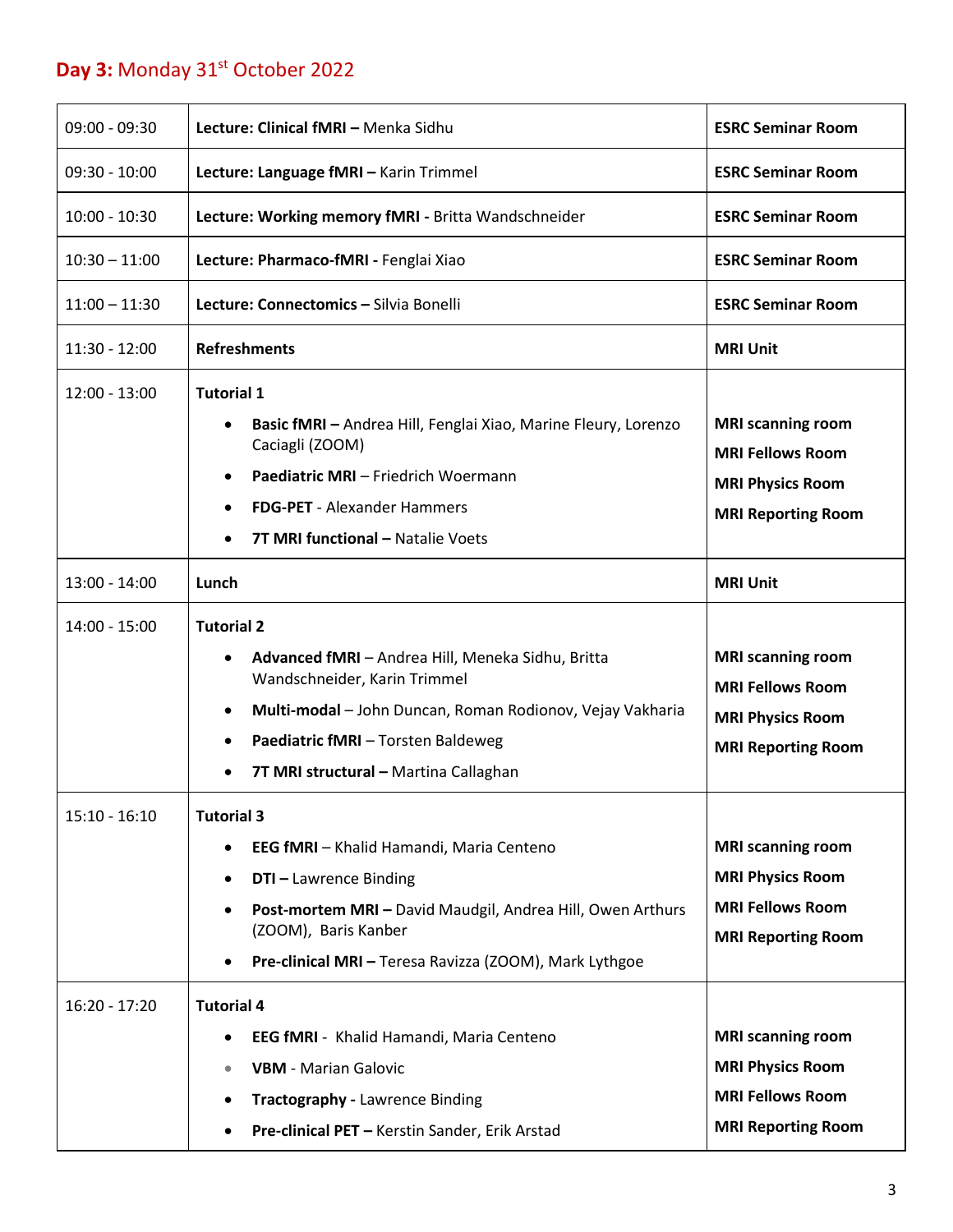| 17:30 - 18:30 | <b>Tutorial 5</b>                                                      |                           |
|---------------|------------------------------------------------------------------------|---------------------------|
|               | Multi-modal - John Duncan, Roman Rodionov, Vejay Vakharia<br>$\bullet$ | <b>MRI</b> scanning room  |
|               | Neurotransmitter PET - Matthias Koepp                                  | <b>MRI Physics Room</b>   |
|               | Post-processing - Baris Kanber                                         | <b>MRI Fellows Room</b>   |
|               | <b>Connectomics - Lorenzo Caciagli (ZOOM)</b>                          | <b>MRI Reporting Room</b> |
| 18:40 - 19:00 | Conclusions, quiz, certificates, end of course                         | <b>ESRC Seminar Room</b>  |

#### **Contact information**

If you have questions about registration, or event logistics, please contact the ILAE Event team:

Hannah Stapley Project Lead ILAE British Branch [registrations@ilaebritish.org.uk](mailto:registrations@ilaebritish.org.uk)

**Registration site:** <https://eu.eventscloud.com/ilaeneuroimaging>

**Site map – see next page (p5)**